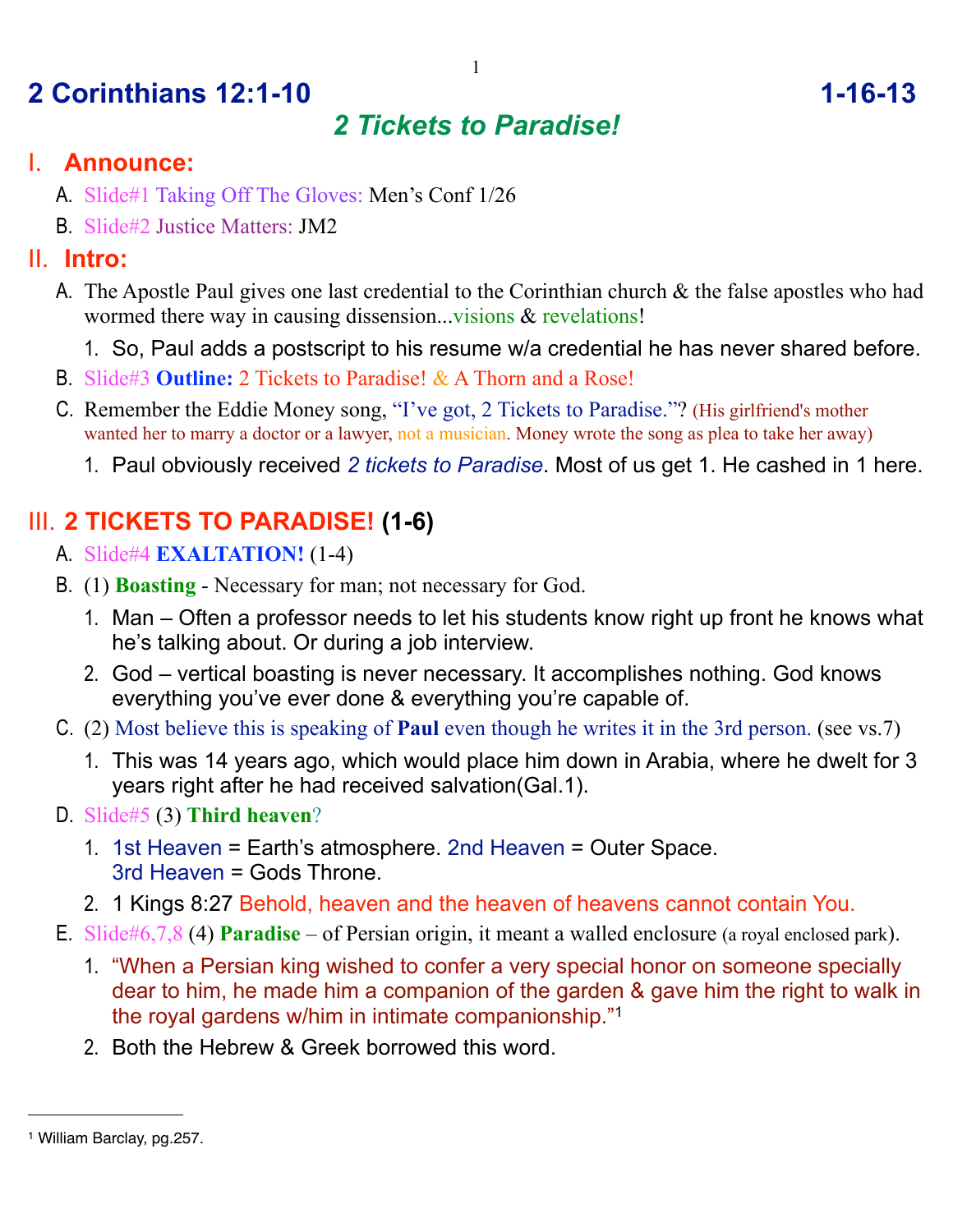- a) Hebrew Eccl.2:5 I made myself gardens and **orchards**, and I planted all kinds of fruit trees in them. (*paradesim*)
- b) Greek LXX of Gen.2:8 The LORD God planted a **garden** eastward in Eden.

#### F. Slide#9 **HUMILIATION!** (5,6)

- G. Amazing what he doesn't do w/this experience!
	- 1. He surely could have capitalized on this one! "Speaking engagements, contracts for books & magazine articles. His own TV Reality show."
	- 2. If you had an all expense paid trip to Heaven…What part would it play in your ministry? - How would it change things for you?
		- a) Instead of exploiting his experience, he kept it quiet up to this point.
- H. **Weakness** Paul is speaking of anything that makes him appear weak in the eyes of those to whom he ministers.
	- 1. When he appears weak in others eyes he is actually strongest.
- I. God will not go forth w/that man who *marches in his own strength.*
	- 1. Not by might nor by power, but by My Spirit, Says the LORD of hosts.
	- 2. God will have *no strength* used in His battles but the strength which He Himself imparts! (Spurg)

## IV. Slide#10 **THE THORN & THE ROSE! (7-10)**

- A. God wanted to keep Paul **humble** after his exciting visit to heaven.
	- 1. To keep Paul from succumbing to pride, God gave him this *constant reminder* of his inadequacy.
	- 2. Slide#11 In the Jewish **Haggada** ("telling", i.e. "tell your sons"(from Passover). Traditional Jewish literature which told them **Who** they were; **Where** they came from; **What** they stand for) the Jews said there were **four Rabbis** in the 2nd century that had the rare experience of entering Paradise.
		- a) **Ben Azai** had seen the glory & had died.
		- b) **Ben Soma** beheld it & went mad.
		- c) **Acher** saw it & became a heretic.
		- d) **Akiba** who alone ascended in peace & in peace came back unscathed.
			- (1) Paul did not return unscathed.
			- (2) How is it we have so many stories of people **seeing heaven** (out of body experiences) & they all come back unscathed?
- B. In the loving will of God, **suffering** has a purpose that can be fulfilled in no other way.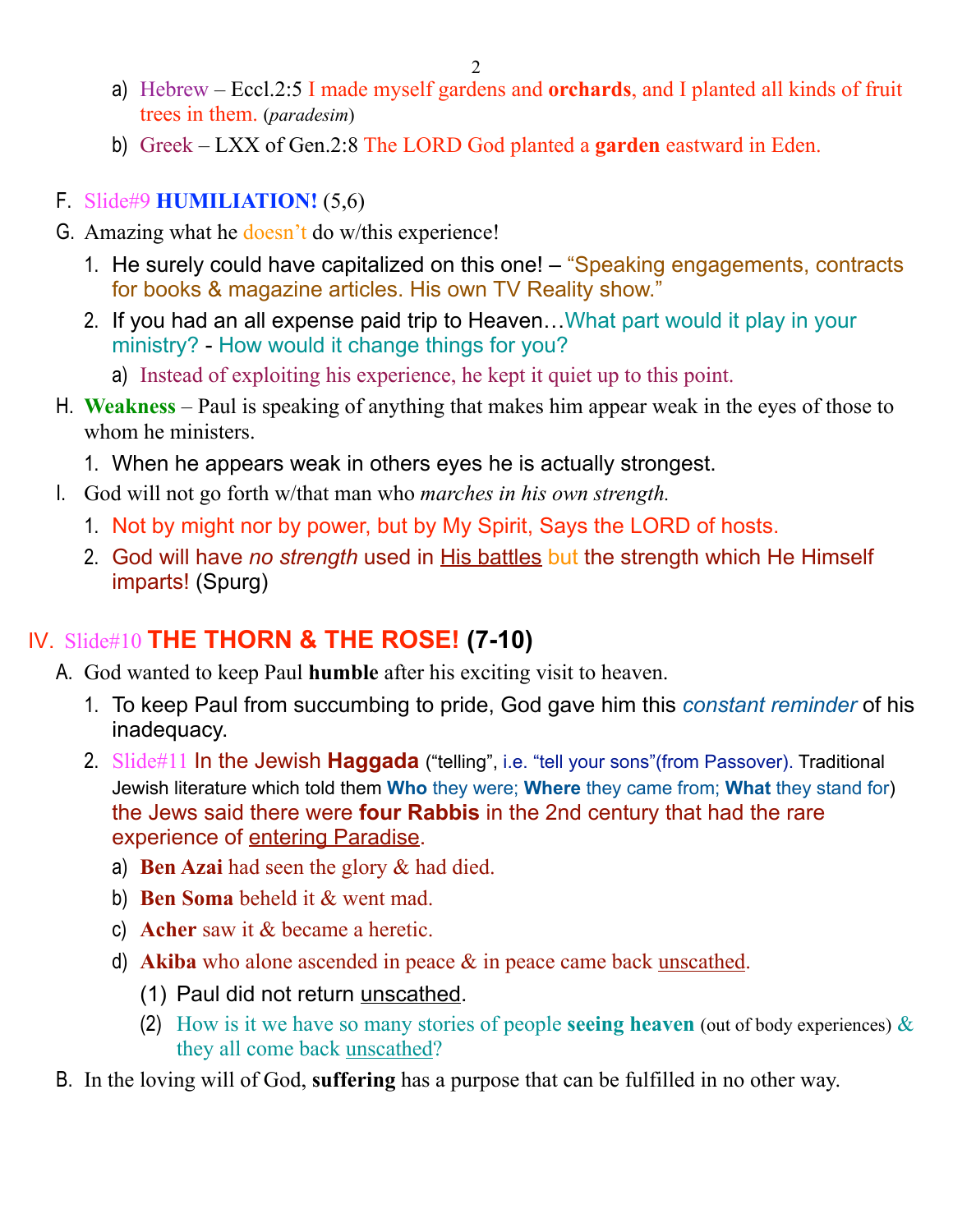3

- 1. Accept it, & it will become a heavenly blessing; Fight it, & it will become a heavy burden. Warren Wiersbe
- C. Slide#12 **THE THORN!** (7,8)
- D. *Skolops* A stake used for impaling or torturing someone, a sharpened wooden **staff**, **thorn**, or **splinter**. [2](#page-2-0)
- E. We don't really know exactly what this thorn was:
	- 1. **Calvin** thought **spiritual temptations**.
	- 2. **Luther temptations** & **persecutions**.
	- 3. **Roman Catholics** say **sexual temptations**.
	- 4. **Some** say **disfigurement** (like hunchback, epilepsy, malarial fevers, or severe headaches).
	- 5. **Others** speculate a **speech impediment**.
	- 6. **And others Ophthalmia** (inflammation of the eye) from Gal.6:11 See with what large letters I have written to you with my own hand!
		- a) It was not what the thorn **was** that mattered, but what it **did**!
		- b) Slide#13 I believe there is time when Paul experienced the Pain of **all 3** of these!
			- (1) Splinter "Lord, get me though this week!"
			- (2) Thorn "Lord, get me though this day!"
			- (3) Stake "Lord, get me though this hour!"
				- (a) Which are you experiencing right now?
- F. Slide#14blank Thorn in the flesh(phys realm); messenger of Satan(sp/demonic realm); I pleaded w/the Lord(sp/God realm).
	- 1. I believe in every thorn (or list in vs.10) God & the devil are both *equally concerned*. a) If God gives it, Satan seeks to distort it; if Satan gives it, then the Lord seeks to sanctify it.
	- 2. It seems the very weapon which was used by the messenger of Satan to overthrow the Apostle, was seized out of his hands & turned into a weapon to overthrow him.
- G. Sounds like he gave up asking after #3. God forbid you keep pushing for *your will* to be done...because He might give it to you! :()
	- 1. Ps.106:15 He gave them their request, But sent leanness into their soul.
- H. (8) Unanswered prayers! The Lord did not answer Paul's prayer as he wanted Him to.

<span id="page-2-0"></span><sup>2</sup> Linguistic Key to the Greek NT, pg.495.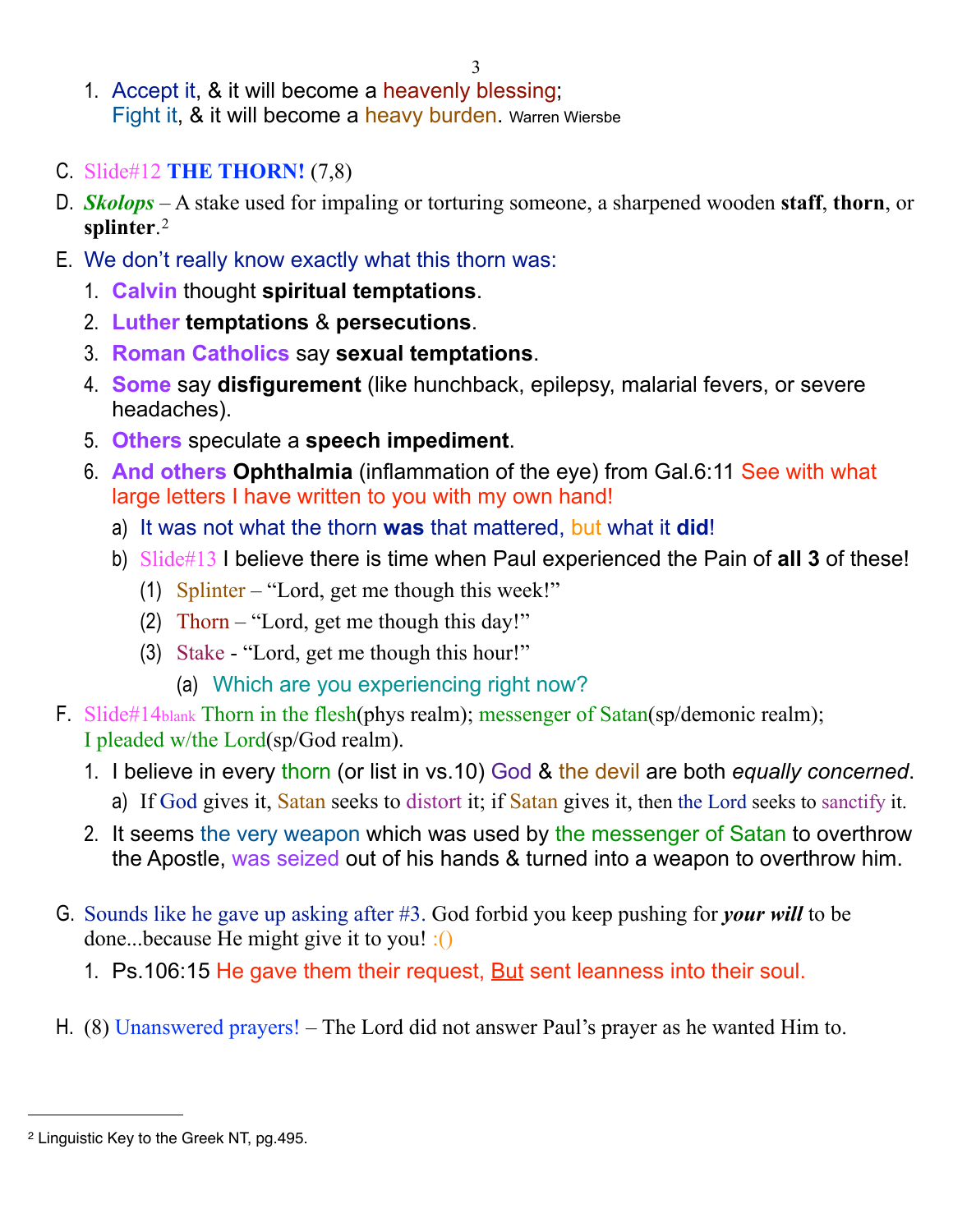- 1. Do you have one "**If only**" statement? "God, **if only** you heal me of this"; "God, **if only** you remove this 1 difficult person from my office"; "God, **if only** my husband was really sold out for You"; "God, **if only** my wife would be sensitive to my needs".
- 2. A **cynic** to an *elderly believer* who had endured great pain for 20 years said, "What do you think of your God now?" To which she replied, "I think of him more than ever!"
- 3. See, God didn't answer Paul's prayer as he asked, but he did in fact meet the need & gave his servant the Grace he required.
- I. Some say God will answer any prayer if we only believe hard enough! (Did Paul lack faith? Did Paul have sin in his life?)
	- 1. No, vs.7 already explained why it came!
- J. Remember 2 things when you suffer:
	- 1. God does have a **good purpose** in view.
	- 2. When you are weak, expect God to show His **power** in & through you.
- K. Slide#15 **THE ROSE!** (9,10)
- L. (9) God's Grace is **illustrated** & **magnified** in the poverty & trials of believers.
- M. Slide#16a Hold to these **3 truths** saints:
	- 1. All things will work together for your good.
	- 2. Slide#16b Out of apparent evils a real blessing shall ultimately spring forth.
	- 3. Slide#16c God will either work a speedy deliverance, or support you in your trouble!
- N. Slide#17blank Do you think God only accepts **flawless gifts** or **flawless service** from you?
	- 1. I remember when Mical was young she came in from the backyard with a handful of dandelions telling me to put them in water. As I went in the kitchen I realized she had pulled just the head of the flower with no stems. - Though it was an "imperfect gift" it was a wonderful gift! We don't have to be perfect to be a blessing. God's strength will be made perfect in our weaknesses…guaranteed!
	- 2. Wow, spiritual effectiveness doesn't depend on our abilities.
	- 3. You don't know how a tree is going to do when you plant it, until it goes through a winter. [silver dollar eucalyptus]
		- a) So the *storms of life* blow against us to **strengthen** our roots so we'll be able to **stand**.
- O. Slide#18 Remember: "The will of God will never **lead** you, where the grace of God cannot **keep** you."
	- 1. We pray for lighter burdens when we ought to pray for stronger backs.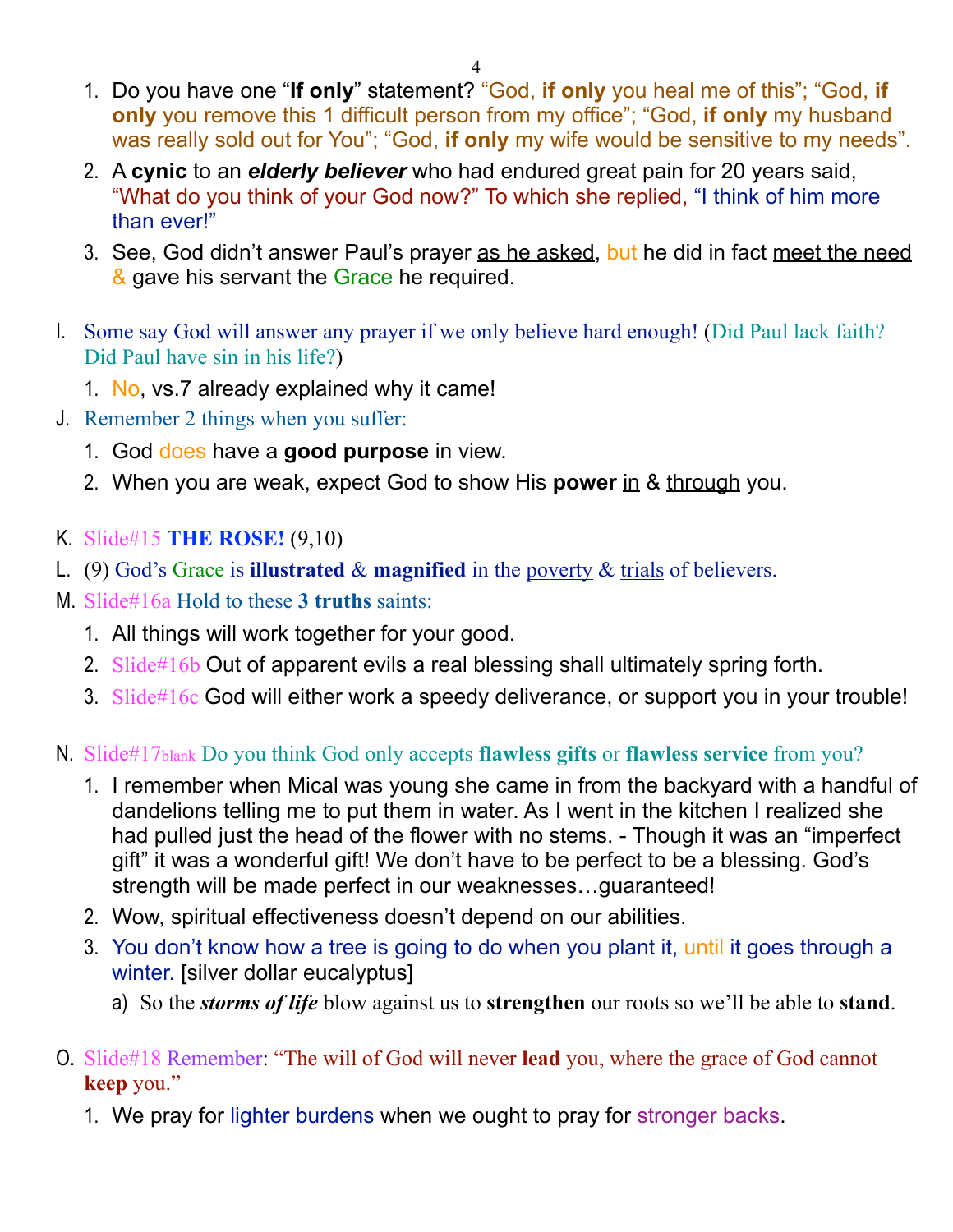5

- 2. We pray for an easier path when we ought to pray for tougher feet.
- 3. We pray for fewer problems when we ought to pray for better solutions.
- P. Slide#19 Here's a good example of when we are weak He is strong A mother, wishing to encourage her young son's progress at the piano, bought tickets for a Paderewski (Pad-e-REV-ski) performance (He was a famous concert pianist & prime minister of Poland). When the night arrived, they found their seats near the front of the concert hall and eyed the majestic Steinway waiting on stage. Soon the mother found a friend to talk to, and the boy slipped away. When eight o'clock arrived, the spotlights came on, the audience quieted, and only then did they notice the boy up on the bench, innocently picking out "Twinkle, Twinkle, Little Star." His mother gasped, but before she could retrieve her son, the master appeared on the stage and quickly moved to the keyboard. "Don't quit--keep playing," he whispered to the boy. Leaning over, Paderewski reached down with his left hand and began filling in a bass part. Soon his right arm reached around the other side, encircling the child, to add a running obbligato. Together, the old master and the young novice held the crowd mesmerized.
	- 1. In our lives, unpolished though we may be, it is the Master who surrounds us and whispers in our ear, time and again, "Don't quit--keep playing." And as we do, he **augments** and **supplements** until a work of amazing beauty is created."
- Q. "When I am weak then am I strong, Grace is my shield & Christ my song." (Spurg)
	- 1. Slide#20,21 Don't view suffering as an **enemy**, but learn to greet It as a **friend**!
	- 2. Instead of staring at the **thorn** we need to be able to see the **rose**, & smell its fragrance!
		- a) The **thorn** will give you humility but the **fragrance** will give you hope!
- R. (10) **For Christ's sake** (not mine!) "Make sure it is God's trumpet you are blowing--if it is only yours, it won't wake the dead; it will simply disturb the neighbors."
- S. God, the Great Teacher, never runs out of ways to **instruct us** in this classroom of life.
	- 1. With each lesson He **perfects** in us the *image of Christ*.
	- 2. One day we will **graduate** to eternity & His task will be finally finished.
		- a) Rom.8:28,29 And we know that all things work together for good to those who love God, to those who are the called according to His purpose. For whom He foreknew, He also predestined to be conformed to the image of His Son.
		- b) Or, as Phillips paraphrased it, "God chose us to bear the family likeness of his Son." *"Hey, you look like your father!"*
	- 3. How does he? "By continually **teaching**, **changing**, & **developing** us. No day is ever wasted. No disappointment is outside His appointment. No test is ever superfluous. No surprise to us is ever a surprise to Him. He never gets off course,